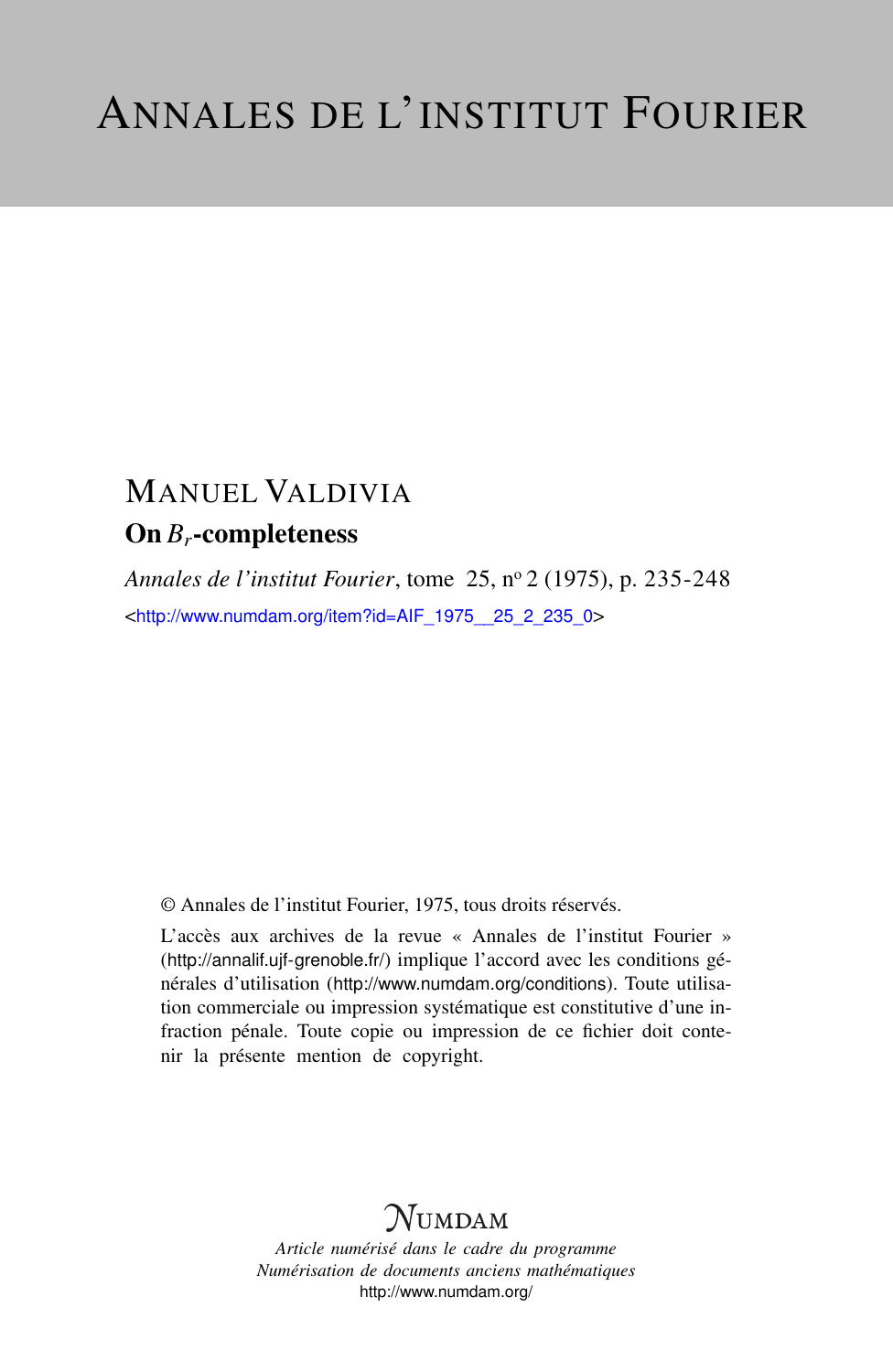Ann. Inst. Fourier, Grenoble 25, 2 (1975), 235-248

## **ON** Br-COMPLETENESS (\*)

### by Manuel VALDIVIA

Let E be a separated locally convex space and let  $E'_n$  be its topological dual provided with the topology  $\sigma(E', E)$  of the uniform convergence on the finite sets of E. E is said to be  $B_r$ -complete if every dense subspace Q of  $E'_{\sigma}$  such that  $Q \cap A$  is  $\sigma(E'$ , E)-closed in A for each equicontinuous set A in E', coincides with E', [8]. In this paper we prove that if  ${E_n}^{\infty}_{n=1}$  and  ${F_n}^{\infty}_{n=1}$  are two sequences of  $\begin{pmatrix} \frac{\infty}{2} & E_n \end{pmatrix} \times \prod_{n=1}^{\infty}$ infinite-dimensional Banach spaces then  $H = \begin{pmatrix} \infty \\ n=1 \end{pmatrix}$   $\times$   $\prod_{n=1}^{\infty}$   $F_n$ is not B<sub>r</sub>-complete and if F coincides with  $\prod_{n=1}^{\infty} F_n$  we have that  $F \times F'[\mu(F', F)]$  is not B<sub>r</sub>-complete,  $\mu(F', F)$  being the topology of Mackey on the topological dual F' of F. We prove that if  ${E_n}^{\infty}_{n=1}$  and  ${F_n}^{\infty}$  are also reflexive spaces there is on H a separated locally convex topology  $\tilde{\mathcal{F}}$  coarser than the initial one, such that H[ $\tilde{\mathcal{F}}$ ] is a bornological barrelled space which is not an inductive limit of Baire spaces. We give also another results on B<sub>r</sub>-completeness and bornological spaces.

The vector spaces we use here are non-zero and they are defined over the field K of the real or complex numbers. By "space" we mean "separated locally convex space". If  $\langle E, F \rangle$  is a dual pair we denote by  $\sigma(E, F)$  and  $\mu(E, F)$  the weak and the Mackey topologies on E, respectively. If a space E has the topology  $\mathcal V$  and M is a subset of E, then  $M[\mathcal{F}]$  is the set M, provided with the topology induced by  $\mathcal{F}$ . If A is a bounded closed absolutely convex subset of a space E, we mean by  $E_A$  the normed space over the linear hull of A, being A the closed unit ball of  $E_A$ . The topological dual of E is denote by E'. If u is a continuous linear mapping from E into F, we denote by  $\mu$  the mapping from F' into E', transposed of *u.*

<sup>(\*)</sup> Supported in part by the "Patronato para el Fomento de la Investigacion en la Universidad".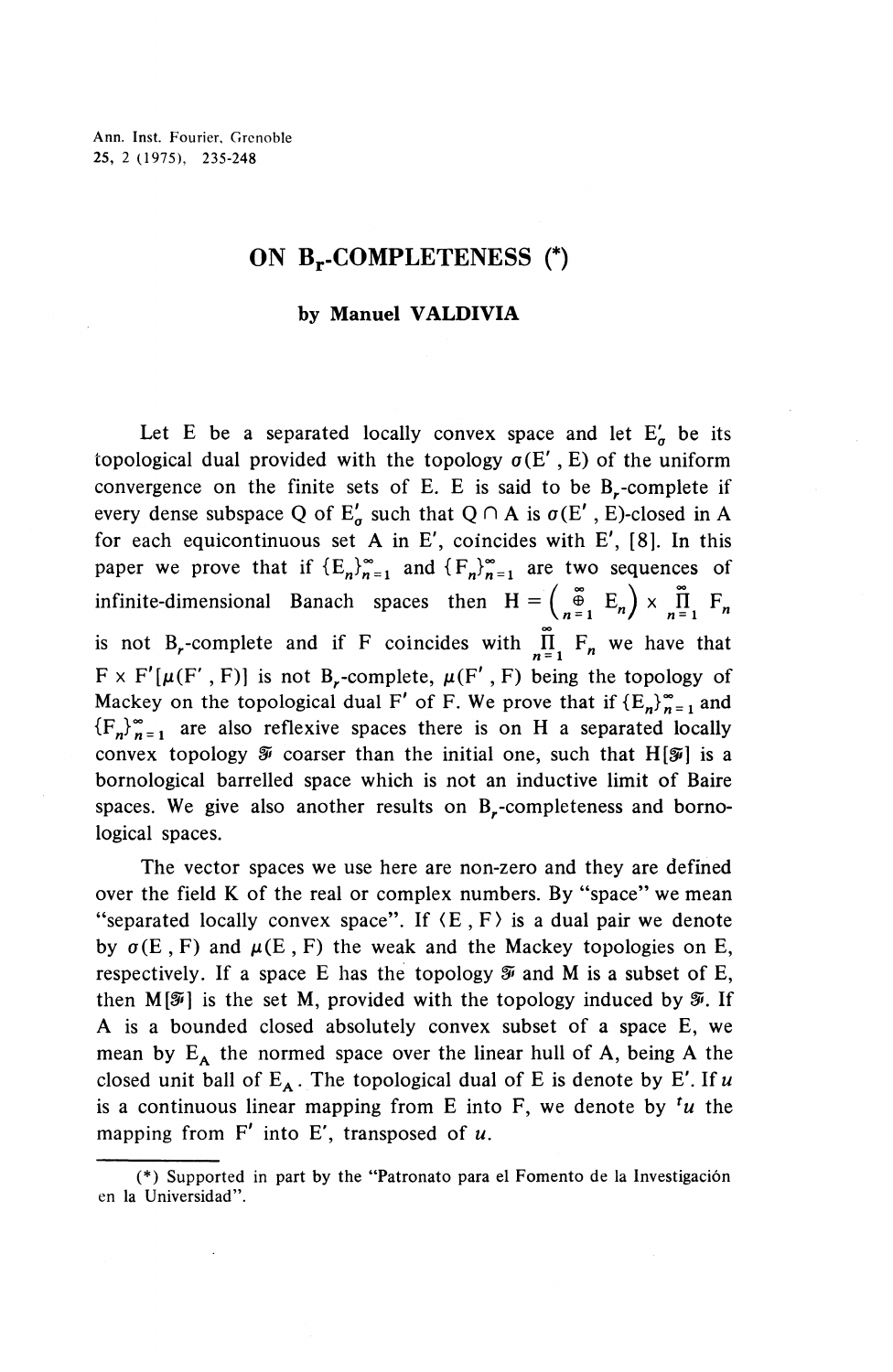## 236 M. VALDIVIA

In [15] we have proved the following result : a) *Let* E *be a separable space. Let*  ${E_n}^{\infty}_{n=1}$  *be an increasing sequence of subspaces of* E, *with* E *as union. If there exists a bounded set* A *in* E *such that*  $A \not\subseteq E_n$ ,  $n = 1, 2, \ldots$  *there exists a dense subspace* F of E, F  $\neq$  E, such that  $F \cap E_n$  is finite-dimensional for every positive integer n.

LEMMA 1. — *Let* E *be an infinite-dimensional space such that in* E'[a(E' , E)] *there is an equicontinuous total sequence. Let* F *be a space with a separable absolutely convex weakly compact total subset. If* F *is infinite-dimensional, there is a linear mapping u, continuous and infective, from* E *into* **F,** *such that u(E) is separable, dense in* F *and*  $u(E) \neq F$ .

*Proof.* – Let  $\{u_n\}_{n=1}^{\infty}$  be a total sequence in E'[ $\sigma(E', E)$ ], equicontinuous in E and linearly independent. By a method due to Klee, (see [7] p. 118), we can find a sequence  ${v_n}_{n=1}^{\infty}$  in E', such that its linear hull coincides with the linear hull of  $\{u_n\}_{n=1}^{\infty}$ , and a sequence  ${x_n}_{n=1}^{\infty}$  in E, such that  $\langle v_n, x_n \rangle = 1$ ,  $\langle v_n, x_m \rangle = 0$ , if  $n \neq m$ , *n, m* = 1, 2,... If B is the closed absolutely convex hull of  $\{u_n\}_{n=1}^{\infty}$ , then B absorbs  $v_n$  and, therefore, we can take the sequence  ${v_n}_{n=1}^{\infty}$ equicontinuous in E. Let A be a weakly compact separable absolutely convex subset of F which is total in F. We can take in A a linearly independent sequence  $\{y_n\}_{n=1}^{\infty}$  which is total in F. Applying the method of Klee, ([7], p. 118), we can find a sequence  $\{z_n\}_{n=1}^{\infty}$  in A, such that its linear hull coincides with the linear hull of  $\{y_n\}_{n=1}^{\infty}$ , and a sequence  $\{w_n\}_{n=1}^{\infty}$  in F' such that  $\langle w_n, z_n \rangle = 1, \langle w_m, z_m \rangle = 0$ ,  $n \neq m$ ,  $n, m = 1, 2, \ldots$  Let *u* be the mapping from E into F defined by

$$
u(x) = \sum_{n=1}^{\infty} (1/n2^n) \langle v_n, x \rangle z_n, \text{ for } x \in E.
$$

Let us see, first, that *u* is well defined. Since  $\{v_n\}_{n=1}^{\infty}$  is equicontinuous in E there is a positive real number *h,* such that

 $|\langle v_n, x \rangle| \leq h, n=1,2,\ldots$ 

Given a neighbourhood U of the origin in F, there is a positive number  $\lambda$  such that  $\lambda A \subset U$ . Since  $\{(1/n) z_n\}_{n=1}^{\infty}$  converges to the origin in the Banach space  $F_A$ , there is a positive integer  $n_0$  such that  $(1/n) z_n \in (\lambda/h)$  A, for every positive integer  $n \ge n_0$ , and since  $\lambda$  A is convex and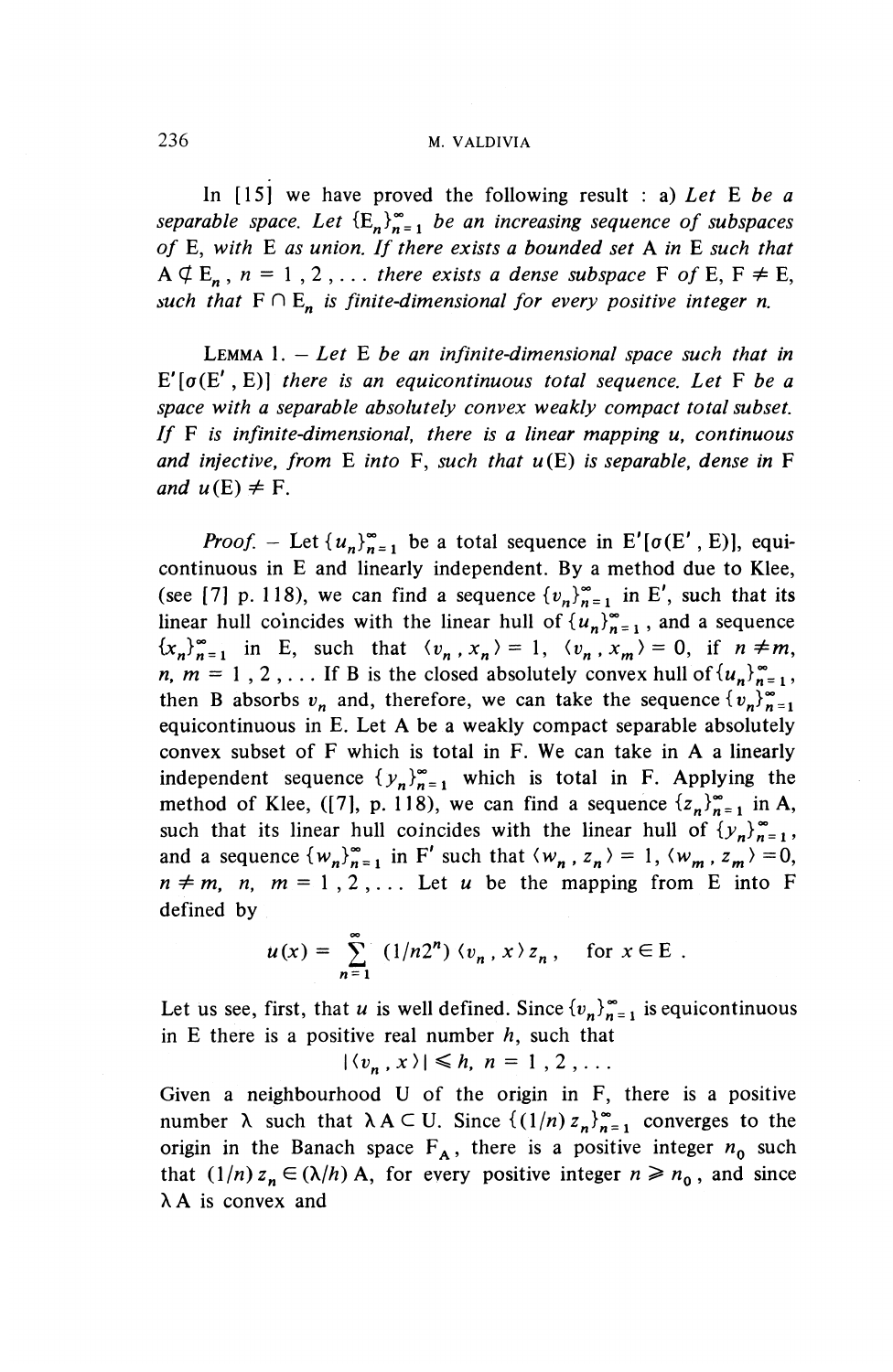$$
1/2^{n} + 1/2^{n+1} + \cdots + 1/2^{n+p} < 1, p \ge 0
$$

we have that

$$
\sum_{q=1}^{n+p} (1/q2^q) \langle v_q, x \rangle z_q \in \lambda A \subset U, n \ge n_0, p \ge 0
$$

and, therefore, the sequence

$$
\left\{\sum_{n=1}^r (1/n2^n) \langle v_n, x \rangle z_n \right\}_{r=1}^{\infty}
$$

is Cauchy in F. Since  $z_n \in A$ , it follows that the members of this sequence are contained in the weakly compact set *h* A and, therefore,

$$
\sum_{n=1}^{\infty} (1/n2^n) \langle v_n, x \rangle z_n
$$

is convergent in F. Obviously *u* is linear. If  $x, y \in E, x \neq y$ , there exists a positive integer  $n_1$  such that  $\langle v_{n_1}, x - y \rangle \neq 0$ , since  $\{v_n\}_{n=1}^{\infty}$ is total in  $E'[\sigma(E', E)]$ . Then

$$
\langle w_{n_1}, u(x - y) \rangle = \sum_{n=1}^{\infty} (1/n2^n) \langle v_n, x - y \rangle \langle z_n, w_{n_1} \rangle =
$$
  
=  $(1/n_1 2^{n_1}) \langle v_{n_1}, x - y \rangle \neq 0$ ,

and, therefore, *u* is injective. If V is a neighbourhood of the origin in F, we can find a positive number  $\mu$  such that  $\mu A \subset V$ . If W is the set of E, polar of  $\{v_1, v_2, \ldots, v_n, \ldots\}$  then  $\mu W$  is a neighbourhood of the origin in E and if  $z \in \mu W$  we have that

$$
u(z) = \sum_{n=1}^{\infty} (1/n2^n) \langle v_n, z \rangle z_n \in \mu \land \subset V
$$

and, therefore, *u* is continuous. Since

$$
u(x_p) = \sum_{n=1}^{\infty} (1/n2^n) \langle v_n, x_p \rangle z_n = (1/p2^p) z_p
$$

it follows that  $u(E)$  is separable and dense in F. Finally, given any element  $x \in E$  there is a positive number  $\alpha > 0$  such that  $\alpha x \in W$ , hence  $|\langle v_n, \alpha x \rangle| \leq 1, n = 1, 2, \dots$ , and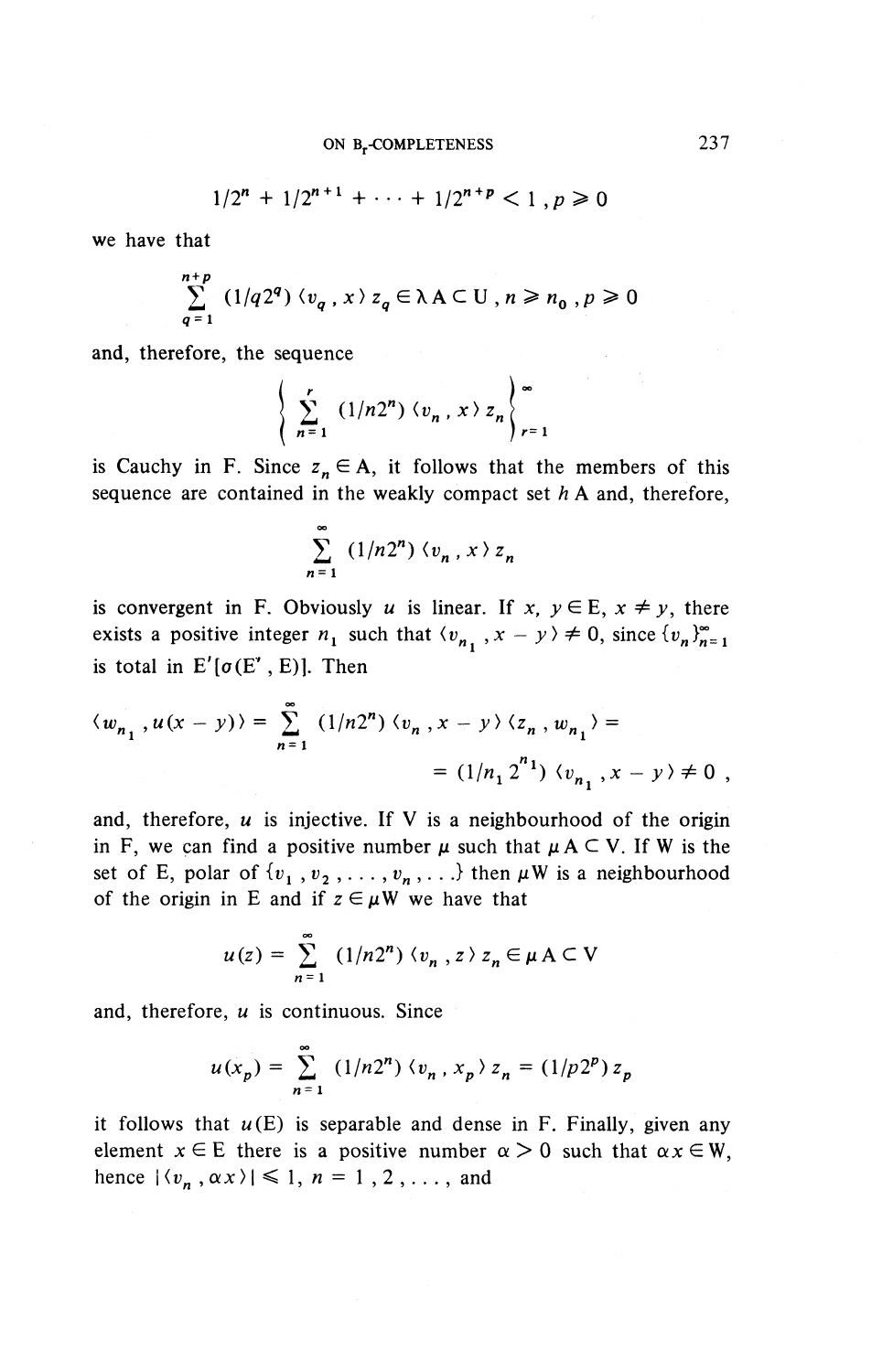$$
u(\alpha x) = \sum_{n=1}^{\infty} (1/n2^n) \langle v_n, \alpha x \rangle z_n
$$

belongs to the closed absolutely convex bull  $M \subset A$  of  $\{(1/n)z_n\}_{n=1}^{\infty}$ and, therefore,  $u(E)$  is contained in the linear hull of M. The set M is compact in the infinite-dimensional Banach space  $F_A$  and, therefore, applying the theorem of Riesz, (see  $[5]$ , p. 155), it follows that M is not absorbing in  $F_A$ , hence  $u(E) \neq F$ .

q.e.d.

THEOREM 1. - Let  ${E_n}_{n=1}^{\infty}$  and  ${F_n}_{n=1}^{\infty}$  be two sequence of *infinite-dimensional spaces, such that, for every positive integer n, the following conditions hold :*

1) *There exists in* E^ *a separable weakly compact absolutely convex subsets which is total in* E^.

2) There exists in  $F'_n[\sigma(F'_n, F_n)]$  an equicontinuous total se*quence.*

*Then there is in*  $L = \begin{pmatrix} \infty \\ n^{\frac{n}{2}} \end{pmatrix} E_n$   $\times \begin{pmatrix} \infty \\ n^{\frac{n}{2}} \end{pmatrix} F_n$  *a dense subspace G, different from* **L,** *which intersects every bounded and closed set of* L *in a closed set of* L.

*Proof.* – Since for every  $E_n$  and  $F_n$ , the conditions of Lemma 1 hold there exists an injective linear continuous mapping  $u_n^{\text{}}$  from  $F_n^{\text{}}$ into  $E_n$  such that  $u_n(F_n)$  is separable, dense in  $E_n$  and  $u(F_n) \neq E_n$ . We set

$$
u = (u_1, u_2, \dots, u_n, \dots)
$$
 and  $u = (u_1, u_2, \dots, u_n, \dots)$ 

If  $y = (y_1, y_2, \ldots, y_n, \ldots) \in \prod_{n=1}^{m} F_n$  and

 $x' = (x'_1, x'_2, \ldots, x'_n, \ldots) \in \mathbb{S}^{\infty}_{n=1}$  E<sub>n</sub> we put

$$
u(y) = (u_1(y_1), u_2(y_2), \dots, u_n(y_n), \dots)
$$
 and  

$$
u(x') = (u_1(x'_1), u_2(x'_2), \dots, u_n(x'_n), \dots).
$$

If  $x \in \int_{n=1}^{\infty} E_n$  we define the mapping f from L into  $\prod_{n=1}^{\infty} E_n$  putting  $f(x, y) = x + u(y)$ . It is immediate that *f* is continuous and linear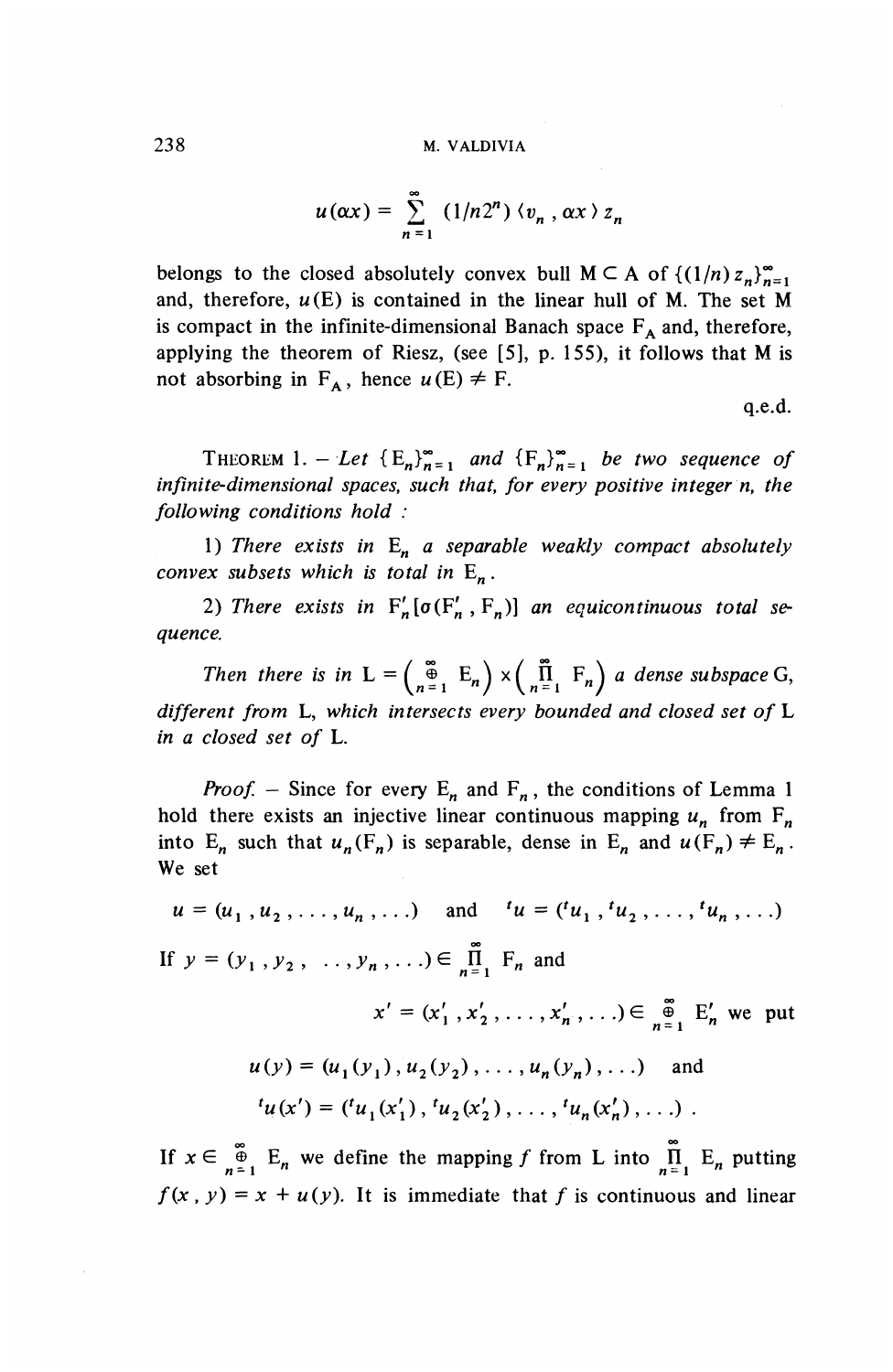and, therefore, <sup>t</sup>f is weakly continuous from  $\bigoplus_{n=1}^{\infty}$  E'<sub>n</sub> in

$$
\left(\prod_{n=1}^{\infty} E'_n\right) \times \left(\bigoplus_{n=1}^{\infty} F'_n\right).
$$

If  $y' \in \prod_{n=1}^{\infty} E'_n$  and  $z' \in \bigoplus_{n=1}^{\infty} F'_n$  are elements such that  ${}^t f(x') = (y', z'),$ we have that

$$
\langle y', x \rangle + \langle z', y \rangle = \langle (y', z'), (x, y) \rangle = \langle f(x'), (x, y) \rangle =
$$
  
=  $\langle x', f(x, y) \rangle = \langle x', x + u(y) \rangle = \langle x', x \rangle + \langle x', u(y) \rangle =$   
=  $\langle x', x \rangle + \langle u(x'), y \rangle$ .

then  $\langle y', x \rangle + \langle z', y \rangle = \langle x', x \rangle + \langle u(x'), y \rangle$ . In the last relation if we take  $y = 0$  it follows that  $y' = x'$ , and if we take  $x = 0$  it results that  $z' = {^t}u(x')$ . Therefore,  ${^t}f(x') = (x', {^t}u(x'))$ .

Let  $M = \{(x', t(u(x')) : x' \in \prod_{n=1}^{\infty} E'_n\}$ . Since, for every positive integer *n*,  $t^u$  is weakly continuous from  $E'_n$  into  $F'_n$  we have that M is weakly closed in  $\begin{pmatrix} \overline{n} & E'_n \end{pmatrix} \times \begin{pmatrix} \overline{n} & F'_n \end{pmatrix}$  and, therefore,

$$
N = M \cap \left[ \left( \prod_{n=1}^{\infty} E'_n \right) \times \left( \prod_{n=1}^{\infty} F'_n \right) \right]
$$

is weakly closed in  $\begin{pmatrix} m \\ n=1 \end{pmatrix}$   $\times$   $\begin{pmatrix} \infty \\ n=1 \end{pmatrix}$ . On the other hand, if  $(x', 'u(x')) \in N$ , then  $'u(x') \in \bigoplus_{n=1}^{\infty} F'_n$  and, therefore,  $'u_n(x'_n)$  is zero for all indices except a finite number of them. Since  $<sup>t</sup>u_n$  is injective it</sup> follows that  $x'_n$  is zero for all indices except a finite number of them, hence  $x' \in \mathbb{R}^8$   $E'_n$  and, therefore,  ${}^t f\left(\mathbb{R}^8 \atop{n=1} E'_n\right) = N$ . Since  ${}^t f\left(\mathbb{R}^8 \atop{n=1} E'_n\right)$ is weakly closed in  $\left(\prod_{n=1}^{\infty} E'_n\right) \times \left(\prod_{n=1}^{\infty} F'_n\right)$  we have that f is a topological homomorphism from  $L[\sigma(L, L')]$  onto

$$
H = f(L) \left[ \sigma \left( f(L) \, , \, \bigoplus_{n=1}^{\infty} E'_n \right) \right] \; .
$$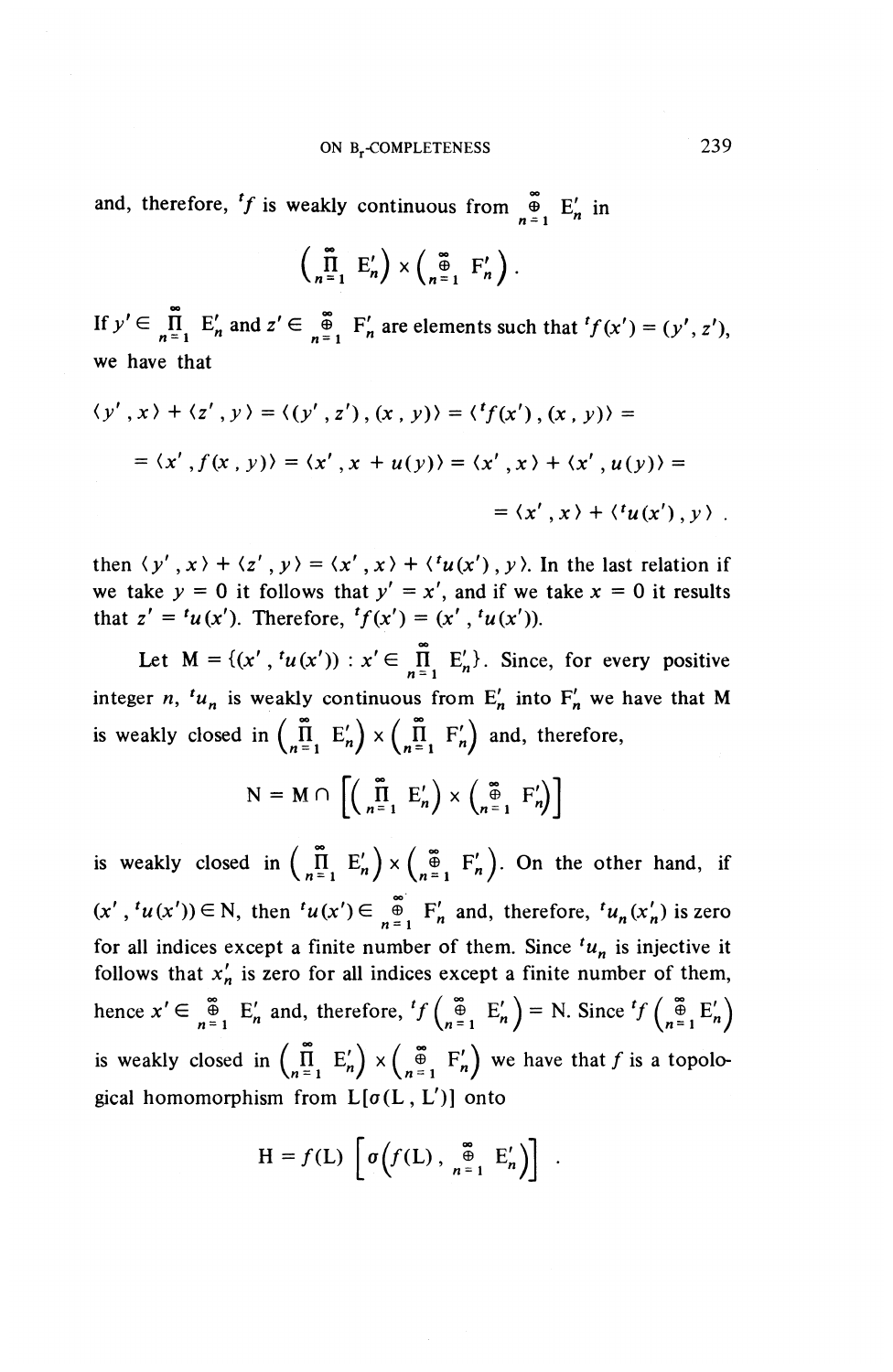#### 240 M. VALD1VIA

Let  $L_p = \begin{pmatrix} p \\ p \end{pmatrix}$   $\times$   $\begin{pmatrix} \tilde{n} \\ n^{\frac{1}{2}} \end{pmatrix}$   $F_n$ ) and let  $H_p = f(L_p)$ . Since  $u_n(F_n)$  is separable and dense in  $E_n$  we have that  $H_1$  is separable and dense in H. If  $z_n$  is an element of  $E_n$  such that  $z_n \notin u_n(F_n)$  let

$$
z^{(p)} = (z_1, z_2, \ldots, z_p, 0, 0, \ldots, 0, \ldots).
$$

The set  $A = \{z^{(1)}, z^{(2)}, \ldots, z^{(n)}, \ldots\}$  is bounded in H and  $z^{(p+1)} \notin H_p$ . According to result a), there exists a dense subspace D of H,  $D \neq H$ , such that  $D \cap H_p$  is finite-dimensional,  $p = 1, 2, \ldots$  If  $G = f^{-1}(D)$ , then  $G \neq L$  and G is dense in L, since f is weakly open from L into H. Given in L a bounded closed set B such that  $G \cap B$  is not closed, there is a point z in B, which is in the closure of  $G \cap B$ , with  $z \notin G$ . There exists a positive integer  $p_0$  such that  $B \subset L_{p_0}$ . Since f is continuous,  $f(z) \notin D$  and  $f(z) \in \overline{f(G \cap B)} \subset \overline{D \cap f(B)}$ . On the other hand,  $D \cap f(B)$  is contained in the closed subspace  $D \cap H_{p_0}$ , hence  $f(z)$ , which belongs to D, is not in the closure of  $D \cap f(B)$ , which is a contradiction.

q.e.d.

THEOREM 2. – If  ${E_n}_{n=1}^{\infty}$  and  ${F_n}_{n=1}^{\infty}$  are two sequences of arbi*trary infinite-dimensional Banach spaces, then*  $\begin{pmatrix} \infty \\ n=1 \end{pmatrix}$   $\times$   $\begin{pmatrix} \widetilde{\Pi} & F_n \\ n=1 \end{pmatrix}$ *is not B^-complete.*

*Proof.* - Let  $G_n$  and  $H_n$  be separable closed subspaces of infinite dimension of  $E_n$  and  $F_n$ , respectively. Since every closed subspace of a B<sub>r</sub>-complete space is B<sub>r</sub>-complete, [8], and  $\begin{pmatrix} \varphi \\ n = 1 \end{pmatrix} G_n$   $\times \begin{pmatrix} \varphi \\ \varphi \\ \varphi \end{pmatrix}$  H<sub>n</sub> is closed in  $\begin{pmatrix} \infty \\ n=1 \end{pmatrix}$   $\times$   $\begin{pmatrix} \infty \\ n=1 \end{pmatrix}$  it is enough to carry out the proof, taking  $E_n$  and  $F_n$  to be separable spaces, which will be supposed. If  ${x_p}^{\infty}_{p=1}$  is a dense sequence in E<sub>n</sub>, we can find a sequence  ${\{\alpha_p\}}_{p=1}^{\infty}$  of non-zero numbers such that  $\{\alpha_p x_p\}_{p=1}^{\infty}$  converges to the origin in E<sub>n</sub>. The sequence  $\{\alpha_p x_p\}_{p=1}^{\infty}$  is total in E<sub>n</sub>, and it is equicontinuous in  $E^{\prime}_n[\mu(E^{\prime}_n , E^{}_{n})]$ . If  $V^{}_{n}$  is the closed unit ball in  $F^{}_{n}$  and  $V^0_{n}$  is the polar set of  $V_n$  in  $F'_n$ , then  $V_n^0$  is a separable weakly compact absolutely convex set which is total in  $F'_n[\mu(F'_n, F_n)]$ . Since  $\{F'_n[\mu(F'_n, F_n)]\}_{n=1}^{\infty}$ and  $\{E^{\prime}_n[\mu(E^{\prime}_n , E^{}_{n})]\}_{n=1}^{\infty}$  satisfy conditions 1 and 2, respectively, of Theorem 1, there exists in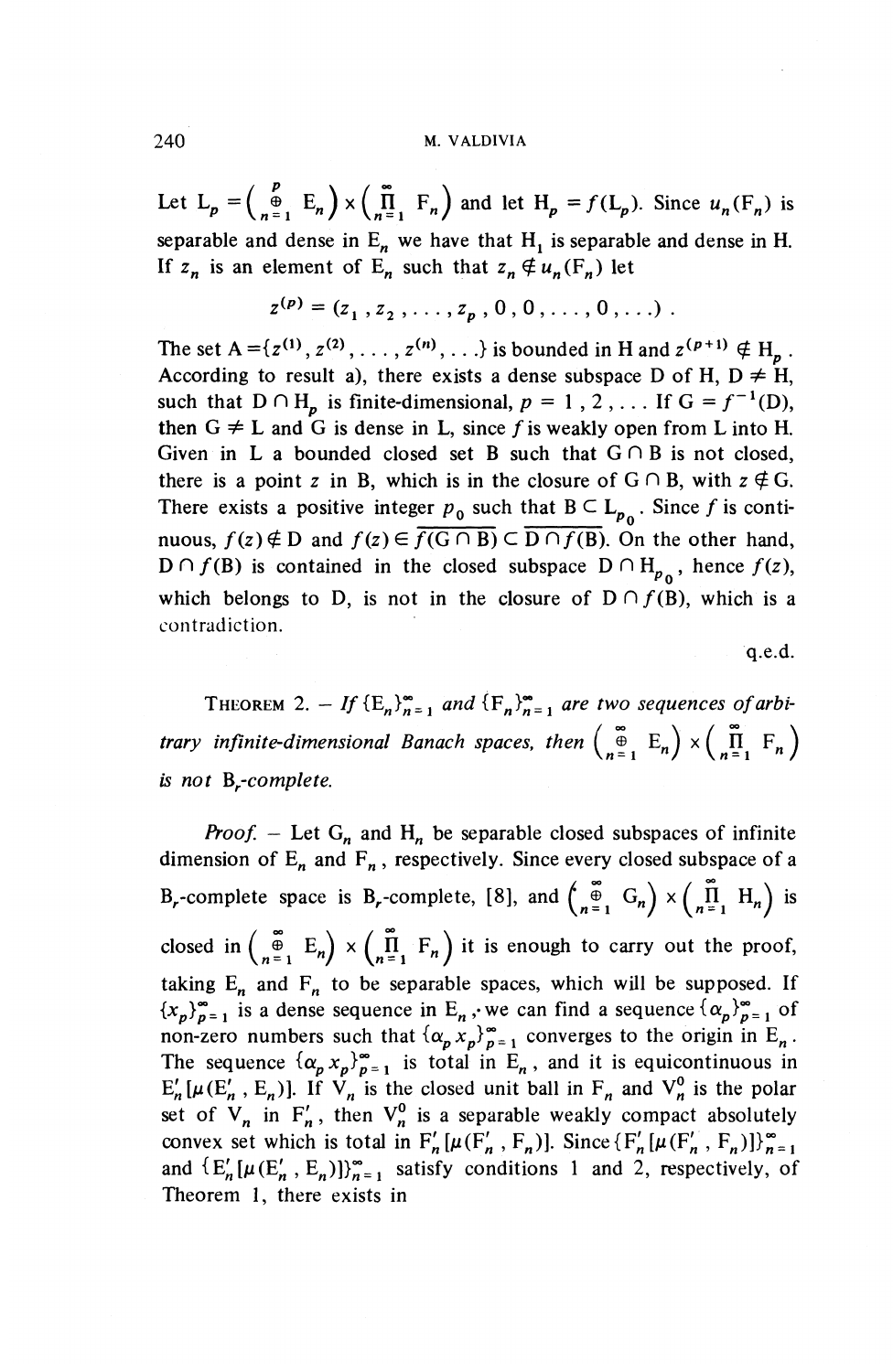ON B-COMPLETENESS 241

$$
L = \left(\begin{array}{c}\n\infty \\
n=1\n\end{array} F'_n[\mu(F'_n F_n)]\right) \times \left(\begin{array}{c}\n\infty \\
\prod_{n=1}^{n} E'_n[\mu(E'_n, E_n)]\n\end{array}\right)
$$

a dense subspace G,  $G \neq L$ , such that G intersects every bounded closed subset of L in a closed subset of L and, therefore,

$$
\begin{pmatrix} \infty \\ n=1 \end{pmatrix} \times \begin{pmatrix} \infty \\ \prod_{n=1}^{m} F_n \end{pmatrix}
$$
 is not B<sub>r</sub>-complete. q.e.d.

THEOREM 3. - If  ${E_n}^{\infty}$  and  ${F_n}^{\infty}$  are two sequences of *infinite-dimensional Banach spaces, then*

$$
\left(\prod_{n=1}^{\infty} E_n\right) \times \left(\bigoplus_{n=1}^{\infty} F'_n[\mu(F'_n, F_n)]\right)
$$

*is not By-complete.*

*Proof.* – We take in  $E_n$  a separable closed subspace  $G_n$ , of infinite dimension. If  $V_n$  is the closed unit ball of  $F_n$ , let  $V_n^0$  be the polar set of  $V_n$  in  $F'_n$ . We take in  $V_n^0$  an infinite countable set B linearly independent. If H<sub>n</sub> is the closed linear hull of B in  $F^{\prime}_n[\sigma(F^{\prime}_n, F^{\prime}_n)]$  and A is the  $\sigma(F^{\prime}_n, F^{\prime}_n)$ -closed absolutely convex hull of B, then  $H^{\prime}_n(\mu(H^{\prime}_n, H^{\prime}_n))$ has a separable weakly compact absolutely convex set A which is total. Reasoning in the same way than in Theorem 2 it is sufficient to carry out the proof when  $E_n$  is a separable space and  $F'_n[\mu(F'_n, F_n)]$ is of the form  $H_n[\mu(H_n, H'_n)]$ . Then the sequences  ${E'_n}[\mu(E'_n, E_n)]_{n=1}^{\infty}$ and  $\{F_n\}_{n=1}^{\infty}$  satisfy the conditions of Theorem 1, hence it follows that the space  $\left(\prod_{n=1}^{\infty} E_n\right) \times \left(\prod_{n=1}^{\infty} F'_n[\mu(F'_n, F_n)]\right)$  is not B<sub>r</sub>-complete. q.e.d.

COROLLARY 1.3. — *Let* E *be a product of countable infinitely many Banach spaces of infinite-dimension. Then*  $E \times E'[\mu(E', E)]$  *is not By-complete.*

By analogous methods used in Theorems 2 and 3, we can obtain Theorems 4 and 5.

THEOREM 4. - Let  ${E_n}^{\infty}_{n=1}$  and  ${F_n}^{\infty}_{n=1}$  be two sequences of *Banach spaces of infinite dimension. If, for every positive integer n,*  $E_n$  is separable, then  $\left(\prod_{n=1}^{\infty} E'_n[\mu(E'_n, E_n)]\right) \times \left(\prod_{n=1}^{\infty} F'_n[\mu(F'_n, F_n)]\right)$  is *not* B<sub>r</sub>-complete.

 $17$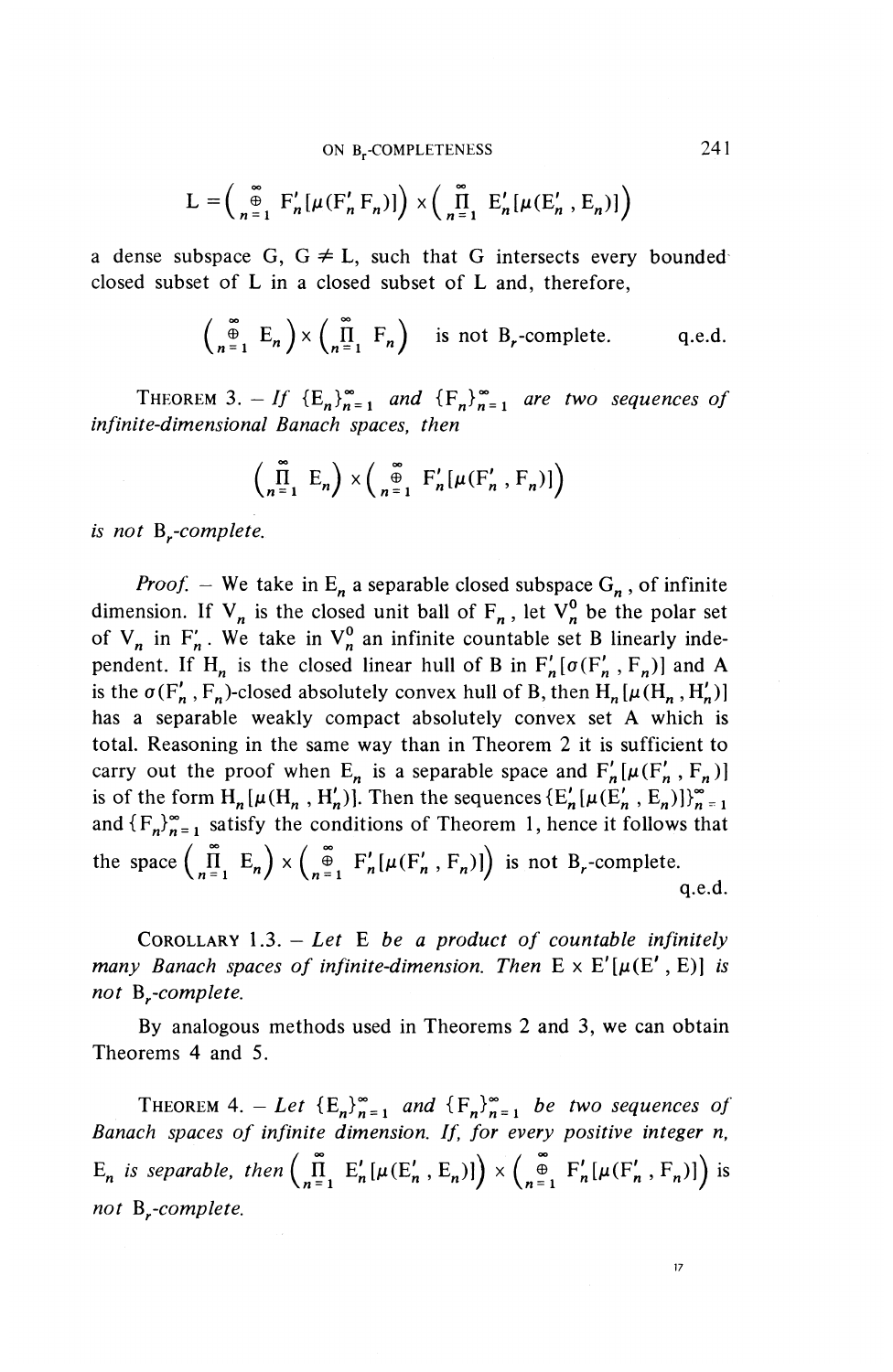### 242 **M. VALDIVIA**

THEOREM 5. - Let  ${E_n}_{n=1}^{\infty}$  and  ${F_n}_{n=1}^{\infty}$  be two sequences of *Banach spaces of infinite dimension. If, for every positive integer n,*  $F_n$  is separable, then  $\begin{pmatrix} \infty \\ -\frac{1}{n} \end{pmatrix}$   $\times$   $\begin{pmatrix} \infty \\ \prod_{i=1}^{n} F'_n[\mu(F'_n, F_n)] \end{pmatrix}$  is not B, *complete.*

*Note 1. -* It is easy to show that Theorems 2, 3, 4 and 5 are valid changing the condition "Banach space" by "Fréchet space", with the additional hypothesis : In Theorem 3, the topology of  $E_n$ will be defined by a family of norms ; in Theorems 2 and 4 the topology of  $F_n$  will be also defined by a family of norms. Let us suppose, now, given an infinite-dimensional nuclear Fréchet space F, its topology is defined by a family of norms. Since F is a Montel space then it is separable, [3], (see [5], p. 370). If we take  $E_n = F_n = F$ and we apply the generalized Corollary 1.3 it results that  $E = \prod_{i=1}^{n} E_i$ is a nuclear Fréchet space such that  $E \times E'[\mu(E', E)]$  is not B<sub>r</sub>complete. If we apply the generalized Theorem 2 it results that  $G = \begin{pmatrix} \infty \\ n=1 \end{pmatrix}$   $\times$   $\begin{pmatrix} \widehat{\Pi} \\ n=1 \end{pmatrix}$  F<sub>n</sub> is a nuclear strict (LF)-space which is B<sub>r</sub>-complete and, finally, if we apply the generalized Theorem 4 it follows that  $G'[\mu(G', G)]$  is a countable product of complete (DF)spaces which is not B,-complete.

In ([I], p. 35) N. Bourbaki notices that it is not known if every bornological barrelled space is ultrabornological. In [9] we have obtained a wide class of bornological barrelled spaces which are not ultrabornological. In [10] we give an example of a bornological barrelled space which is not the inductive limit of Baire spaces. This example is not a metrizable space. In Theorem 6 we shall obtain a class *QL* of bornological barrelled spaces which are not inductive limits of Baire spaces, such that *QL* contains metrizable spaces.

In [10] we have given the following result : b) *Let E be a bornological barrelled space which has a family of subspaces*  $\{E_n\}_{n=1}^{\infty}$  *such that the following conditions hold* : 1)  $\overline{U}$  E<sub>n</sub> = E. 2) *For ever positive integer n, there is a topology*  $\mathfrak{F}_n$  on  $E_n$ *, finer than the initial one, such that*  $E_n[\mathcal{F}_n]$  *is a Fréchet space.* 3) There is in E a bounded *set* A such that  $A \not\subseteq E_n$ ,  $n = 1, 2, \ldots$  *Then there is a bornological*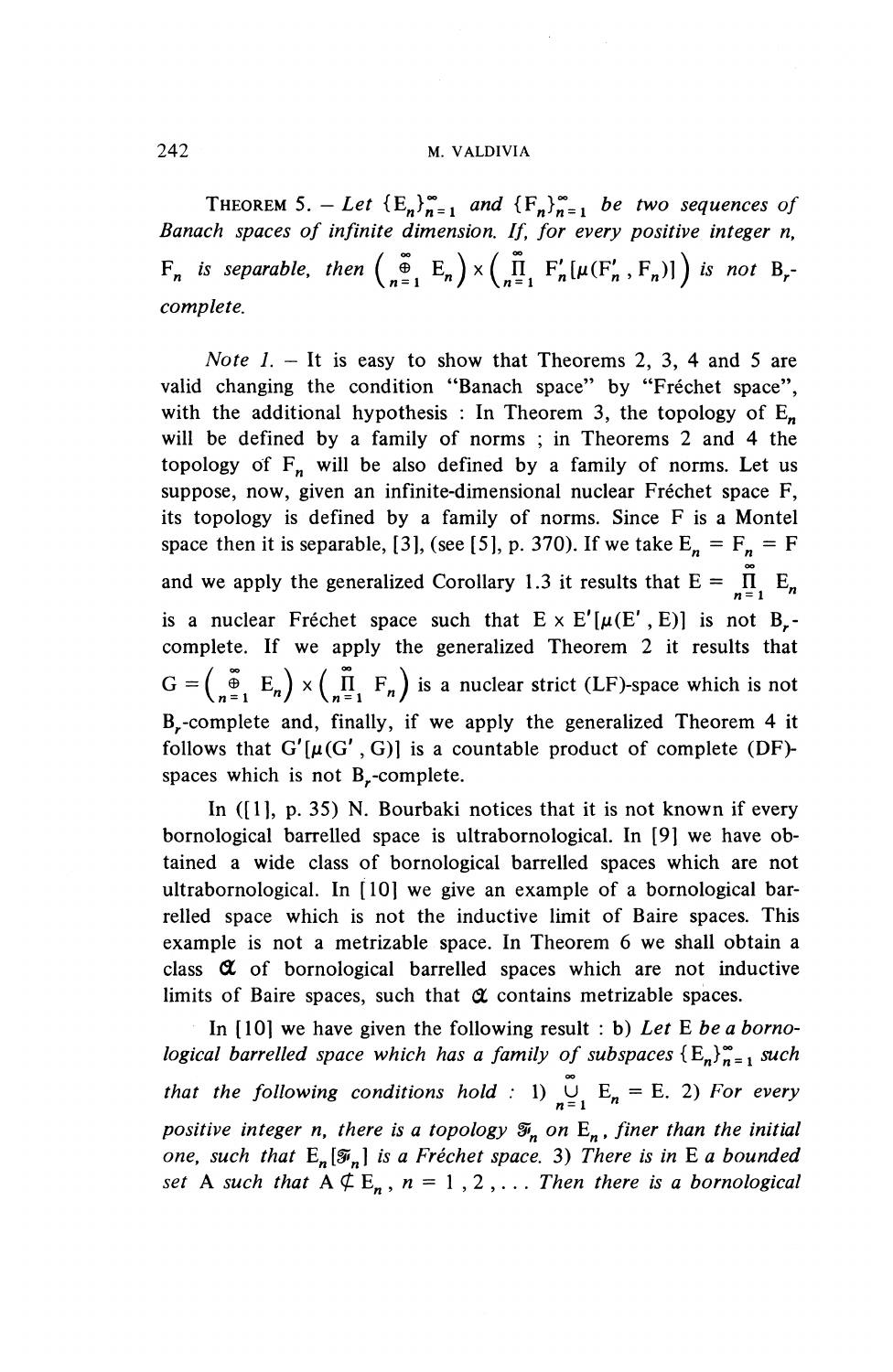*barrelled space* F *which is not an inductive limit of Baire space, such that* E *is a dense hyperplane of* F.

THEOREM 6.  $-If$  {G<sub>i</sub>:  $i \in I$ } is an infinite family of ultraborno*logical spaces, there is in*  $G = \Pi \{G_i : i \in I\}$  *a dense subspace* E, *bornological and barrelled, which is not an inductive limit of Baire spaces, so that* E *contains an ultrabornological subspace* F, *of codimension one.*

*Proof.* – We take in I an infinite countable subset  $\{i_1^-, i_2^-, \ldots, i_n^-, \ldots\}$ . If  $G_{i_n}$  is of dimension one we put  $G_{i_n} = K_n$ . If  $G_{i_n}$  is not of dimension one we can take  $G_{i_n} = K_n \oplus H_n$ , being  $H_n$  a closed subspace of codimension one of  $G_{i_n}$ . The space G can be put in the form

$$
\left(\prod_{n=1}^{\infty} K_n\right) \times \Pi\{L_j : j \in J\},\,
$$

such that  $L_i$  is ultrabornological for every  $j \in J$ . Let  ${F_n}^{\infty}_{n=1}$  be a sequence of infinite-dimensional separable Banach spaces and let  $(E_n)_{n=1}^{\infty}$  be a sequence such that  $E_n = \prod_{p=1}^{\infty} K_p$ ,  $n = 1, 2, ...$  The sequences  ${E_n}^{\infty}{}_{n=1}^{\infty}$  and  ${F_n}^{\infty}{}_{n=1}^{\infty}$  satisfy conditions of Theorem 1 and, therefore using the same notations as in Theorem 1 we have that  $\mu\left(H \, , \, \begin{smallmatrix} \widetilde{\oplus} \\ n=1 \end{smallmatrix} \, E'_n \right)$  can be identified with the topology induced in H by  $\prod_{n=1}^{\infty}$  E<sub>n</sub>, since the last space is metrizable. Hence,  $L/f^{-1}(0)$  can be identified with H  $\left[\mu\left(H, \frac{\omega}{n+1} E_n'\right)\right]$  and, therefore, there is on H<sub>n</sub> a topology  $\mathcal{F}_n$ , finer than the one induced by  $\prod_{n=1}^{\infty} E_n$ , such that  $H_n[\mathcal{F}_n]$  is a Fréchet space isomorphic to  $L_n/(f^{-1}(0) \cap L_n)$ . On the other hand, A is a bounded set of H  $\left[\mu\left(H, \frac{\omega}{n+1} E'_n\right)\right]$  such that  $A \nsubseteq H_n$ ,  $n = 1, 2, \ldots$ , whence it follows, applying result b), and since  $\prod_{n=1}^{\infty} E_n$  is complete, that there is a point  $x \in \prod_{n=1}^{\infty} E_n$ ,  $x \notin H$ , such that the linear hull S of  $H \cup \{x\}$  is a dense subspace of  $\prod_{n=1}^{m}$  E bornological and barrelled, which is not an inductive limit of Baire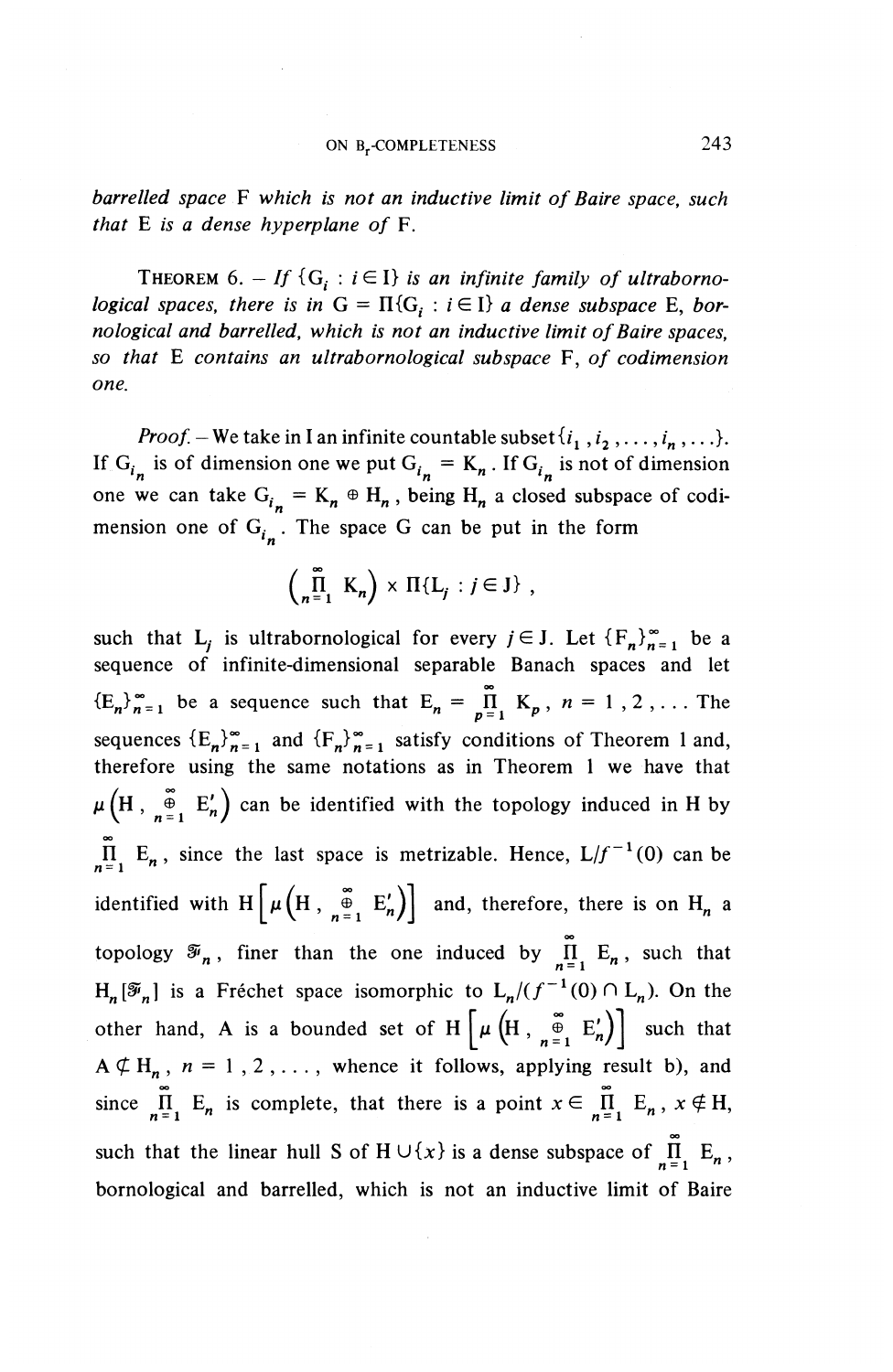spaces and H  $\left[\mu\left(H, \frac{\omega}{n-1} E^{\prime}_{n}\right)\right]$  is an ultrabornological subspace of S, of codimension one. Since  $\tilde{\Pi}$  K<sub>n</sub> is topologically isomorphic to  $\overline{\mathbf{n}}$  E<sub>n</sub> there is in  $\overline{\mathbf{n}}$  K<sub>n</sub> a dense subspace D which is bornological and barrelled, such that it is not an inductive limit of Baire spaces, and it has an ultrabornological subspace T, of codimension one. We take in  $\{L_i : j \in J\}$  the subspace U such that  $x \in U$  if, and only if, all the components of *x* are zero except a most a countable infinite number of them. The space U is ultrabornological, (see the proofs of Theorem 1 and Theorem 2 in [11]). If  $E = D \times U$  and  $F = T \times U$ , then E and F hold the conditions of the theorem.

q.e.d.

In [12] and [15] we have given, respectively, the two following results : c) If E is a reflexive strict (LF)-space, then  $E'[\mu(E', E)]$  is  $u$ ltrabornological. d) Let  $\Omega$  be a non-empty open set in the n-dimen*sional euclidean space*  $\mathbb{R}^n$ . Let  $\mathbb{Q}'(\Omega)$  the space of distributions, with *the strong topology. Then there is a topology*  $\widetilde{\mathcal{P}}$  *on*  $\mathcal{D}'(\Omega)$  *coarser than the initial one, so that*  $\mathcal{O}'(\Omega)$  [ $\mathcal{F}'$ ] *is a bornological barrelled space which is not ultrabornological.* In Theorem 7 we extend the result d).

THEOREM 7.  $-Let E$  be a reflexive strict (LF)-space. If E'[ $\mu(E', E)$ ] *is not*  $B_r$ -complete, then there exists in  $E'$  a topology  $\tilde{\mathfrak{g}}$ , coarser than  $\mu(E', E)$ , so that  $E'[\mathcal{F}]$  is a bornological barrelled space which is not *an inductive limit of Baire spaces.*

*Proof.* – Let  ${E_n}_{n=1}^{\infty}$  be an increasing sequence of Frechet subspaces of E, such that E is the inductive limit of this sequence. Let G be a dense subspace of E,  $G \neq E$ , which intersects to every weakly compact absolutely convex subset of E in a closed set. Let  $\mathcal{F} = \mu(E', G)$ . Obviously every closed subset of  $G[\sigma(G, E')]$  is compact and, therefore,  $E'[\mathcal{F}]$  is barrelled. Let us see, now, that  $E'[\mathcal{F}]$  is bornological. By a theorem of Köthe, ([5], p. 386), we shall see that  $G[\mathcal{F}_{c_0}]$  is complete,  $\mathcal{F}_{c_0}$  being the topology of the uniform convergence on every sequence of *E'[Si]* which converges to the origin in the Mackey sense. According to result c), we have that  $E[\mu(E', E)_{c_0}]$  is complete. Since  $E'[\mu(E', E)]$ is the Mackey dual of a (LF)-space, it follows that  $E'[\mu(E', E)]$  is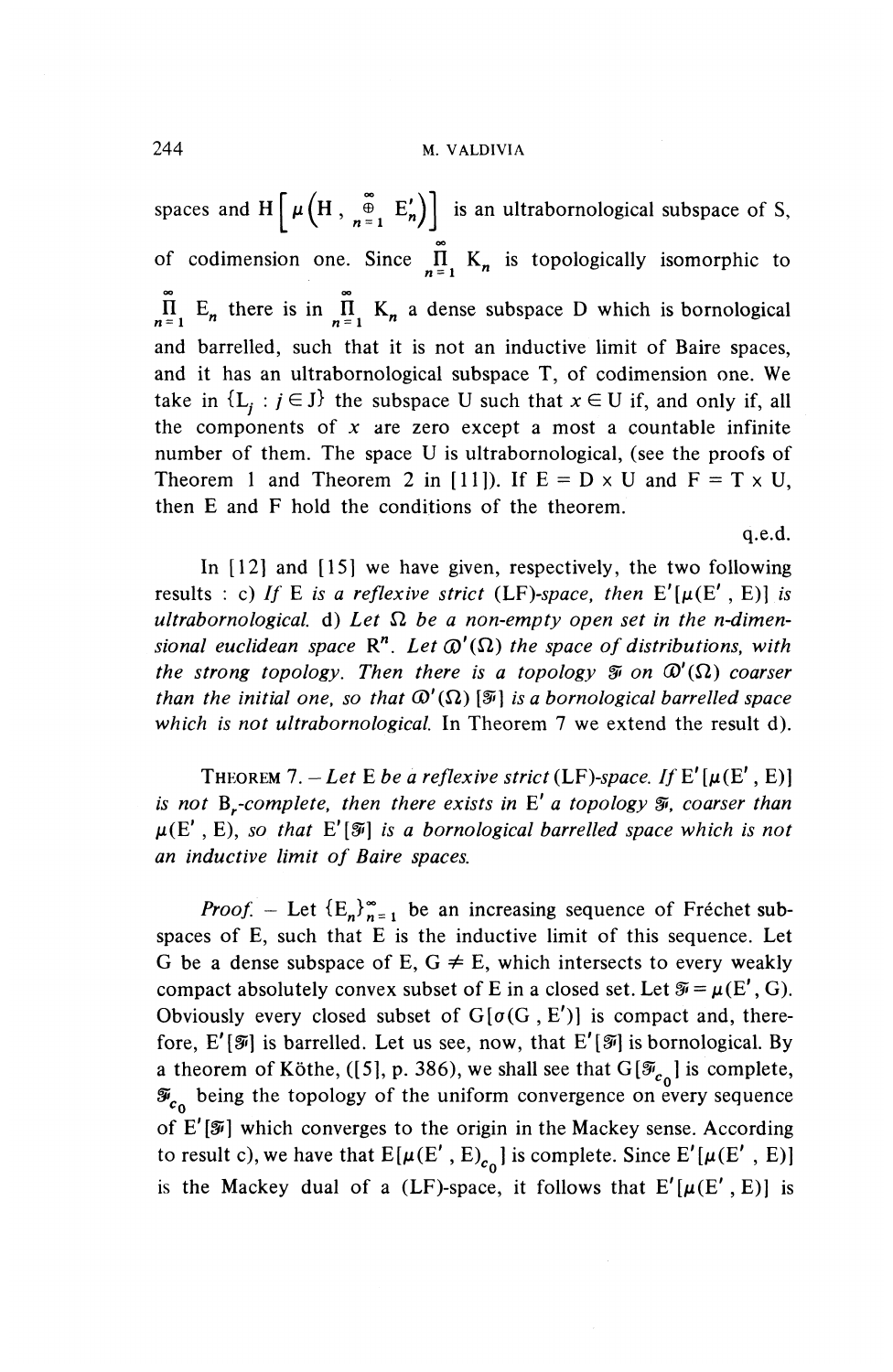complete and, therefore,  $\mu(E', E)_{c_0}$  is compatible with the dual pair  $(E, E')$ . Since  $G \cap E_n$  is closed in E, we have that  $(G \cap E_n) [\mu(E', E)_{c_0}]$ is closed in  $E[\mu(E', E)_{c_0}]$ , hence it results that  $(G \cap E_n) [\mu(E', E)_{c_0}]$ is complete and hence, applying a theorem of Bourbaki, ([5], p. 210) one deduces that  $(G \cap E_n) [\mathcal{F}_{c_0}]$  is complete. Let us suppose, now, that  $G[\mathcal{F}_{c_{\alpha}}]$  is not complete. We take in the completion  $G[\mathcal{\tilde{F}}_{c_{\alpha}}]$  of  $G[\overline{\mathcal{F}}_{c_0}]$  an element  $x_0$  which is not in G. Since  $(G \cap E_n) [\overline{\mathcal{F}}_{c_0}]$  is complete, we have that  $G \cap E_n$  is closed in  $\hat{G}[\tilde{\mathcal{F}}_{c_n}]$ , and we can find a continuous linear form  $u_n$  on  $\hat{G}[\hat{\mathcal{F}}_{c_n}]$ , such that  $\langle u_n, x_0 \rangle = 1$  and  $\langle u_n, x \rangle = 0$ , for every  $x \in G \cap E_n$ . Given any point  $y_0 \in G$  there is a positive integer  $n_0$ , such that  $y_0 \in G \cap E_{n_0}$ , and, therefore,  $\langle n u_n, y_0 \rangle = 0$ , for  $n \ge n_0$ , hence it deduces that  $\{nu_n\}_{n=1}^{\infty}$  converges to the origin in  $E'[\mu(E', G)]$ , from here  ${u_n}_n^*_{n=1}^{\infty}$  converges to the origin in  $E'[\mu(E', G)]$ in the sense of Mackey and, therefore,  $\{u_n\}_{n=1}^{\infty}$  is equicontinuous in  $\hat{G}[\tilde{\mathcal{F}}_{c_0}]$ . Since  $\{(u_n, x)\}_{n=1}^{\infty}$  converges to the origin for every  $x \in G$ , and G is dense in  $\hat{G}[\hat{\mathcal{F}}_{c_0}]$  it follows that  $\{\langle u_n, x \rangle\}_{n=1}^{\infty}$  converges to the origin, for every  $x \in \hat{G} [\hat{\mathcal{F}}_{c_n}]$ , which is a contradiction since  $\langle u_n, x_0 \rangle = 1, n = 1, 2, \dots$  Thus,  $G[\mathcal{F}_{c_0}]$  is complete. Finally, if f is the identity mapping from  $E'[\mu(E', E)]$  onto  $E'[\bar{\mathcal{F}}]$ , then *f* is continuous and  $f^{-1}$  is not continuous. Applying the closed graph theorem in the form given by **De** Wilde, [2], we can derive that E'[^] is not an inductive limit of Baire spaces.

q.e.d.

THEOREM 8. - If  ${E_n}_{n=1}^{\infty}$  and  ${F_n}_{n=1}^{\infty}$  are two sequences of *infinite-dimensional reflexive Banach spaces there is on*

$$
E = \begin{pmatrix} \infty \\ \oplus \\ n = 1 \end{pmatrix} \times \begin{pmatrix} \infty \\ \prod_{n = 1}^{\infty} F_n \end{pmatrix}
$$

*a topology*  $\tilde{x}$ , *coarser than the initial one, so that*  $E[\tilde{x}]$  *is a bornological barrelled space which is not an inductive limit of Baire spaces.*

*Proof. -* It is immediate consequence from Theorem 2 and Theorem 7.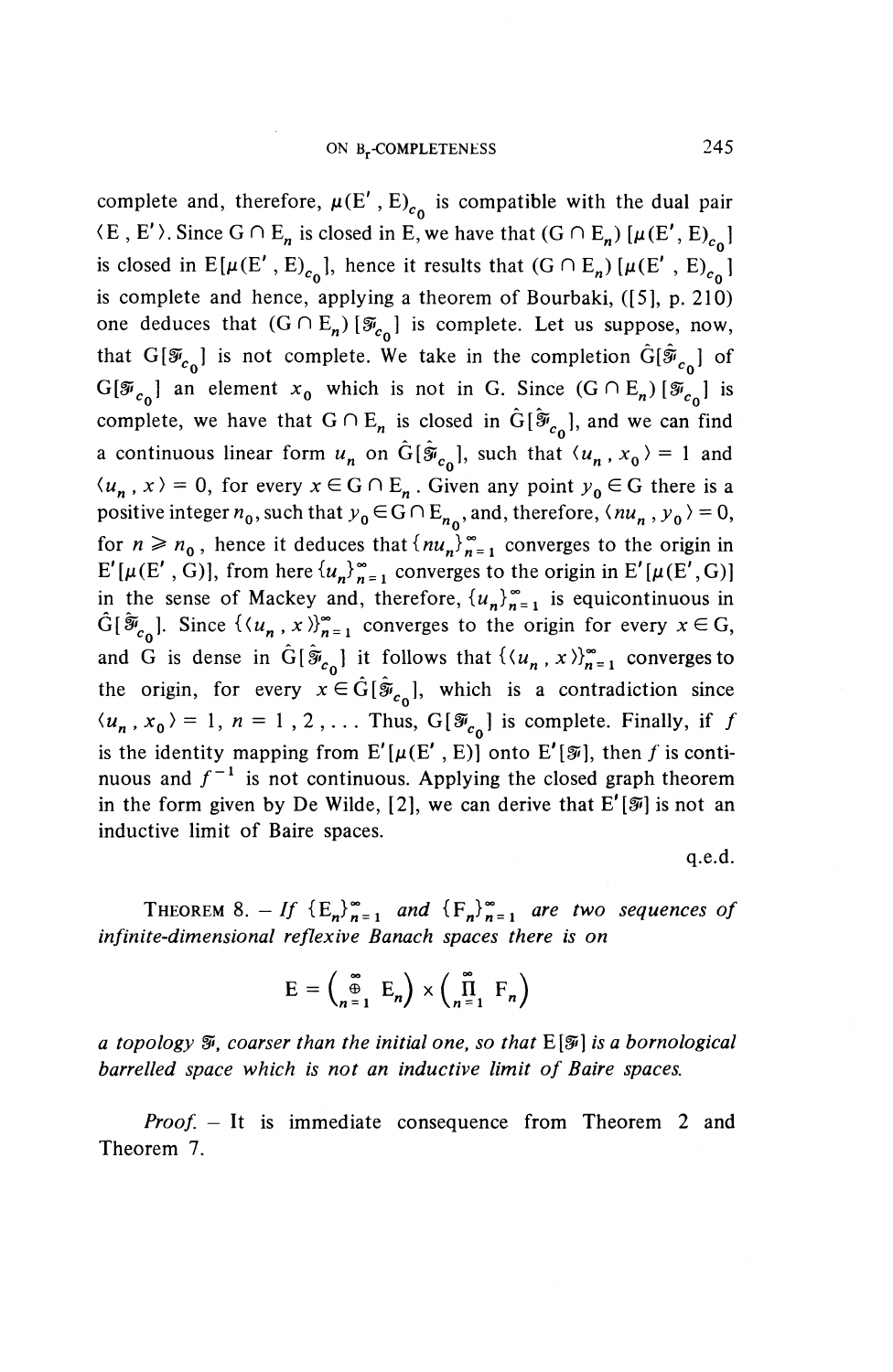*Note* 2. — In part, the method followed in the proof of Theorem 7 suggest to us the following short proof of the well-known result that if E is the strict inductive limit of an increasing sequence  $\{E_n\}_{n=1}^{\infty}$ of complete spaces, then E is complete,  $[6]$ ,  $([5]$ ,  $p. 224-225)$ : Suppose that E is not complete and let  $x_0$  be a point of the completion E of E,  $x_0 \notin E$ . Since E<sub>n</sub> is closed in E we can find  $u_n \in (\hat{E})'$  such that  $\langle u_n, x_0 \rangle = 1$ ,  $\langle u_n, x \rangle = 0$  for every  $x \in E_n$ . The set of restrictions of  $A = \{u_1, u_2, \ldots, u_n, \ldots\}$  to E<sub>n</sub> is a finite set which is, therefore, equicontinuous in  $E_n$ . Hence A is equicontinuous in E and, therefore, A is equicontinuous in  $\hat{E}$ , hence A is relatively compact in  $(\hat{E})'[\sigma((\hat{E})', \hat{E})]$ . If *u* is a cluster point of the sequence  $\{u_n\}_{n=1}^{\infty}$  in  $(\hat{E})'[\sigma((\hat{E})', \hat{E})]$  then it is immediate that *u* is zero ou E and  $\langle u, x_0 \rangle = 1$ , which is a contradiction since E is dense in E.

J. Dieudonné has proved in [4] the following theorem : e) If  $F$ *is a subspace of finite codimension of a bornological space* E, *then* F *is bornological.* We have proved in [13] the following result : f) If  $F$ *is a subspace of finite codimension of a quasi-barrelled space* E, *then* F *is quasi-barrelled.*

In e) and f) it is not possible to change "finite codimension" by "infinite countable codimension". In [10] we have given a example of a bornological space E which has a subspace F, of infinite countable codimension, which is not quasi-barrelled. In this example F is not dense in E. In Theorem 9, using in part the method followed in [10] we shall give a class  $\alpha$  of bornological spaces, such that if  $E \in \alpha$ there is a dense subspace F of E, of infinite countable codimension, which is not quasi-barrelled.

We shall need the following results given in [10] and [14], respectively : g) *Let* E *be the strict inductive limit of an increasing sequence of metrizable spaces. Let* F *-be a sequentially dense subspace of* E. // E *is a barrelled then* F *is bornological.* h) *Let* E *be a barrelled space. If*  ${E_n}^{\infty}$ <sup>*n*</sup> *is an increasing sequence of subspaces of* E, *such that*  $E = \bigcup_{n=1}^{\infty} E_n$ , then E is the strict inductive limit of  ${E_n}^{\infty}_{n=1}$ .

THEOREM 9.  $-If \{E^{\ }_{n}\}_{n=1}^{\infty}$  and  $\{F^{\ }_{n}\}_{n=1}^{\infty}$  are two sequences of *infinite-dimensional separable Banach spaces, there is in*

$$
L = \begin{pmatrix} \sum_{n=1}^{\infty} E_n \end{pmatrix} \times \begin{pmatrix} \sum_{n=1}^{\infty} F_n \end{pmatrix}
$$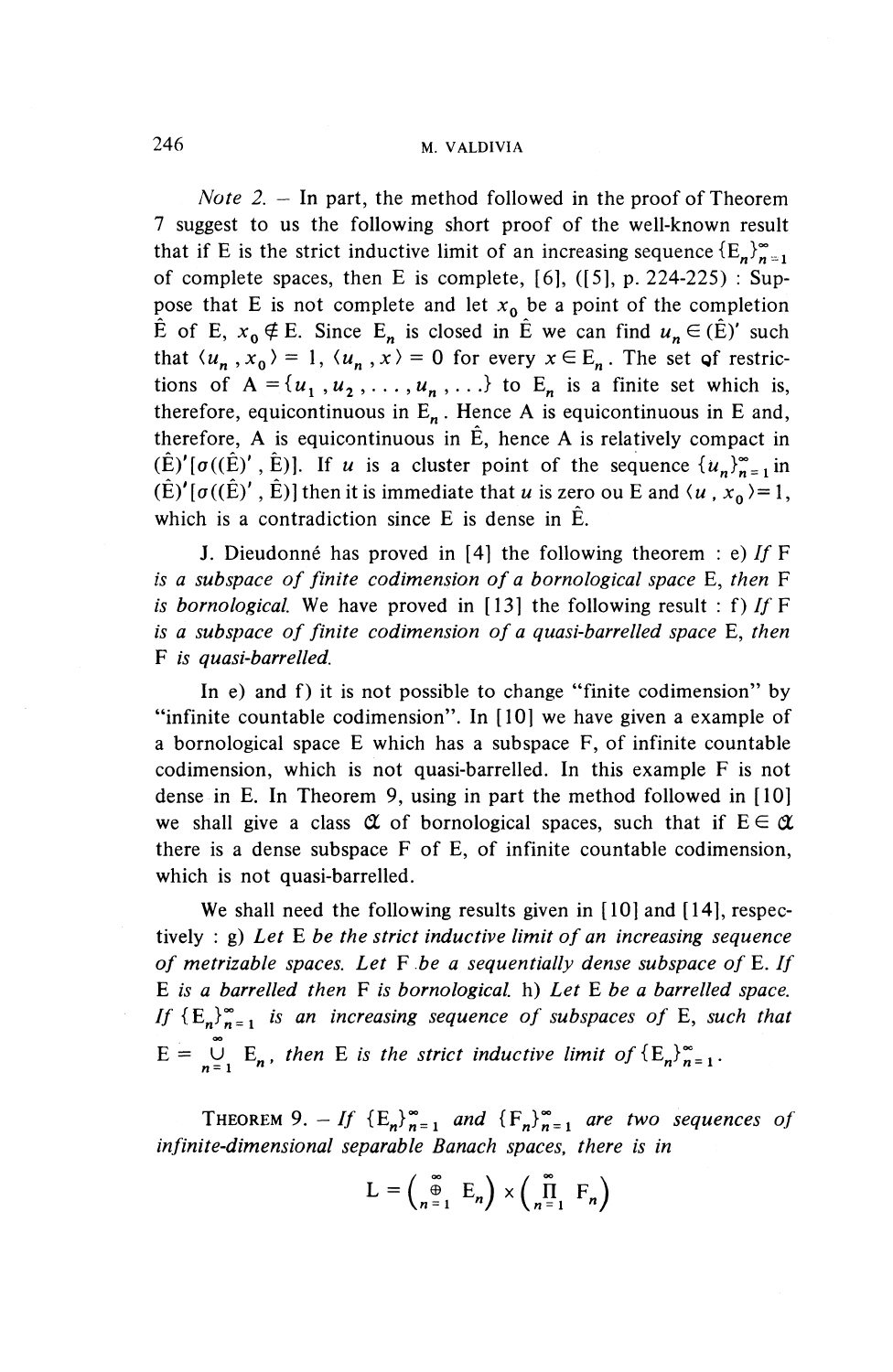*a bornological dense subspace* E, *such that* E *contains a dense sub*space F, of infinite countable codimension, which is not quasi*barrelled.*

*Proof.* – The sequences  ${E_n}_{n=1}^{\infty}$  and  ${F_n}_{n=1}^{\infty}$  satisfy the conditions of Theorem 1 and, therefore, there is in L a dense subspace F,  $F \neq L$ , which intersects to every bounded closed subset of L in a closed subset of L. Let  $A_n$  and  $B_n$  be respectively two countable dense subsets of  $E_n$  and  $F_n$ , considered as subspaces of L. Let H be the linear **00** hull of  $\bigcup_{n=1}^{\infty} (A_n \cup B_n)$ . If E is the linear hull of  $H \cup F$ , with the topology induced by the topology of L, then E is bornological, according to result<sup>\*</sup>g), since  $E \cap \left(\begin{matrix} p \ p \ \pi-1 \end{matrix} E_n \right) \times \left(\begin{matrix} \overline{n} \ \overline{n}-F_n \end{matrix} \right)$  is dense in

$$
\begin{pmatrix} P \\ \oplus \\ n=1 \end{pmatrix} \times \begin{pmatrix} \infty \\ \prod_{n=1}^{\infty} F_n \end{pmatrix} .
$$

Suppose that  $F$  is quasi-barrelled. Then  $F$  is barrelled, since  $F$  is quasicomplete and, therefore, by result h), F is the inductive limit of the sequence of complete spaces

$$
\left\{\mathrm{F}\cap\left(\begin{array}{cc}p\\ \oplus\\ n=1\end{array}\mathrm{E}_n\right)\times\left(\begin{array}{cc}\text{m}\\ \Pi\\ n=1\end{array}\mathrm{F}_n\right)\right\}_{p=1}^{\infty}
$$

and, therefore, F is complete, hence  $F = L$ , which is a contradiction. Thus, F is not quasi-barrelled. Since H has countable dimension, then F if of countable codimension in E and, by result f), F is of infinite countable codimension in E.

q.e.d.

#### BIBLIOGRAPHY

- [1] N. BOURBAKI, Eléments de Mathématiques, Livre V : Espaces vectoriels topologiques, (Ch. Ill, Ch. IV, Ch. V), Paris, (1964).
- [2] M. De WILDE, Réseaux dans les espaces linéaires à semi-normes, *Mem. Soc. Royale des Sc. de Liege,* 5°, serie, XVIII, 2, (1969).